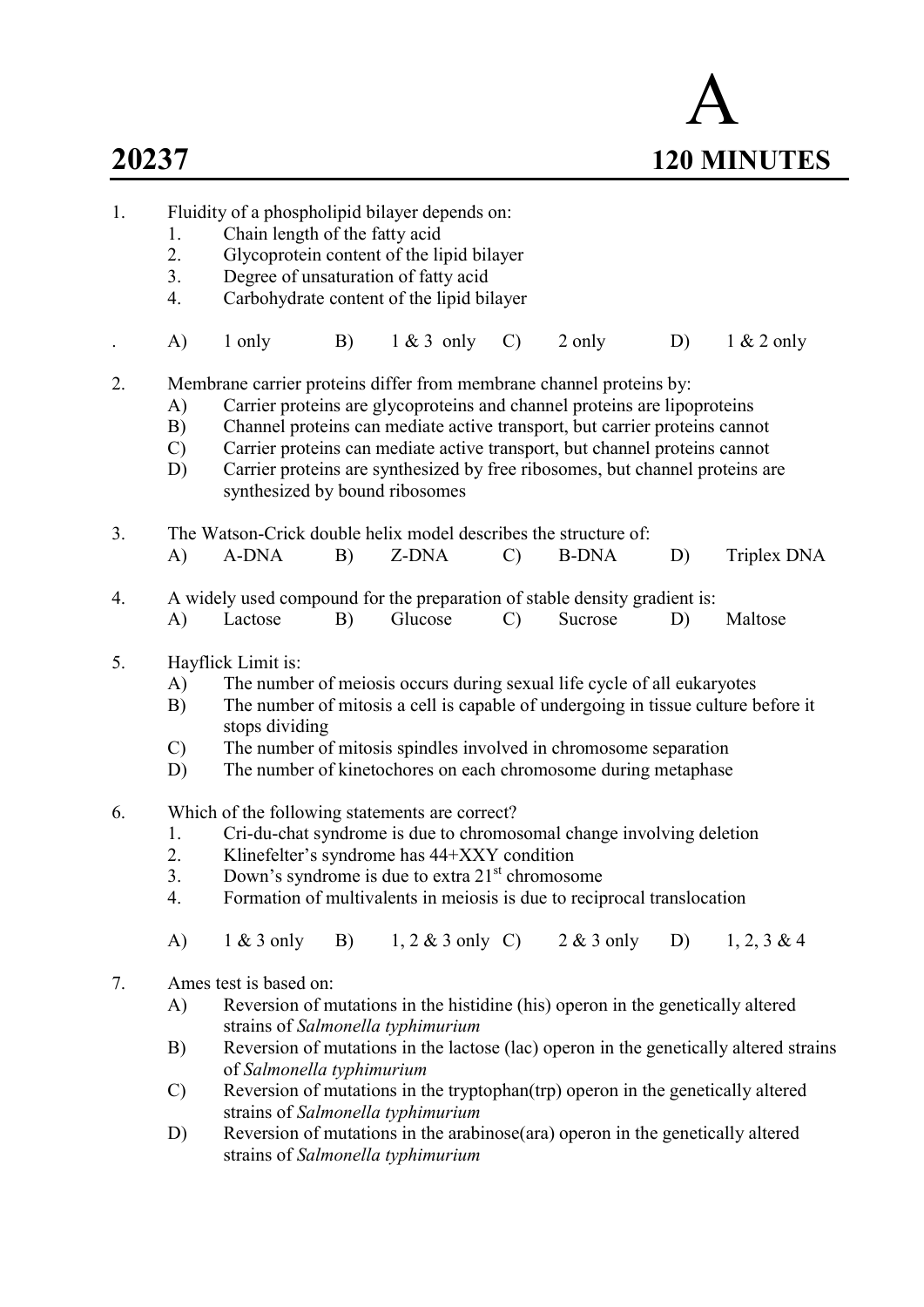| 8. |  | Match Group I with Group II |
|----|--|-----------------------------|
|    |  |                             |

| ο.  |                | <b>Match Oroup I with Oroup II</b>                             |                          |                                                                                                                                                                                    |
|-----|----------------|----------------------------------------------------------------|--------------------------|------------------------------------------------------------------------------------------------------------------------------------------------------------------------------------|
|     | <b>Group I</b> |                                                                | <b>Group II</b>          |                                                                                                                                                                                    |
|     | a) $p53$       |                                                                | 1. GTPase                |                                                                                                                                                                                    |
|     | $b)$ RB1       |                                                                | 2. Transcription factor  |                                                                                                                                                                                    |
|     | $c)$ NF1       |                                                                | 3. DNA repair            |                                                                                                                                                                                    |
|     |                | d) BRCA1 and BRCA2                                             | 4. Cell cycle checkpoint |                                                                                                                                                                                    |
|     | A)             | $a-1$ , $b-3$ , $c-2$ , $d-4$                                  | B)                       | $a-4$ , $b-1$ , $c-3$ , $d-2$                                                                                                                                                      |
|     | $\mathbf{C}$   | $a-2, b-4, c-1, d-3$                                           | D)                       | $a-2, b-4, c-3, d-1$                                                                                                                                                               |
| 9.  |                | Choose the statement which is correct about gene transcription |                          |                                                                                                                                                                                    |
|     | A)             | strand                                                         |                          | The transcript is identical to the coding strand and complementary to the template                                                                                                 |
|     | B)             |                                                                |                          | The transcript is identical to the template strand and complementary to the coding                                                                                                 |
|     |                | strand                                                         |                          |                                                                                                                                                                                    |
|     | $\mathcal{C}$  |                                                                |                          | The transcript is identical to both the coding and template strands                                                                                                                |
|     | D)             | None of the above                                              |                          |                                                                                                                                                                                    |
| 10. |                | poly(A) tailing is catalyzed by:                               |                          |                                                                                                                                                                                    |
|     | A)             | 2'-O- methyltransferase                                        | B)                       | Polyadenylate polymerase                                                                                                                                                           |
|     | $\mathcal{C}$  | Guanylyltransferase                                            | D)                       | tRNA nucleotidyl transferase                                                                                                                                                       |
| 11. |                |                                                                |                          | The lack of correlation between genome size and genetic complexity is called                                                                                                       |
|     | A)             | Cot curve                                                      | B)                       | Hardy-Weinberg law                                                                                                                                                                 |
|     | $\mathcal{C}$  | C-value paradox                                                | D)                       | Pleiotropy                                                                                                                                                                         |
| 12. |                |                                                                |                          | Purified duplex DNA molecules cannot exist in which one of the following forms?                                                                                                    |
|     | A)             | Linear                                                         | B)                       | Circular and supercoiled                                                                                                                                                           |
|     | $\mathbf{C}$   | Linear and supercoiled                                         | D)                       | Circular and relaxed                                                                                                                                                               |
| 13. | called:        |                                                                |                          | The complete set of genetic information contained within the members in a population is                                                                                            |
|     | A)             | C-value                                                        | B)                       | Gene pool                                                                                                                                                                          |
|     | $\mathcal{C}$  | Demes                                                          | D)                       | Karyotype                                                                                                                                                                          |
|     |                |                                                                |                          |                                                                                                                                                                                    |
| 14. |                |                                                                |                          | If the frequency of a homozygous dominant genotype in a randomly mating population is<br>0.09, what is the frequency of the dominant allele? What is the combined frequency of all |
|     |                | other alleles of this gene?                                    |                          |                                                                                                                                                                                    |
|     | A)             | 0.30 and 0.91                                                  | B)                       | 0.30 and 0.70                                                                                                                                                                      |
|     | $\mathcal{C}$  | 0.30 and 0.09                                                  | D)                       | 0.09 and 0.91                                                                                                                                                                      |
|     |                |                                                                |                          |                                                                                                                                                                                    |
| 15. |                | Regulatory elements of SOS response in E.coli are:             |                          |                                                                                                                                                                                    |
|     | A)             | DNA ligase and XRCC4                                           | B)                       | Dam and Dcm                                                                                                                                                                        |
|     | $\mathcal{C}$  | Rec A and Lex A                                                | D)                       | Rec BCD and Lex A                                                                                                                                                                  |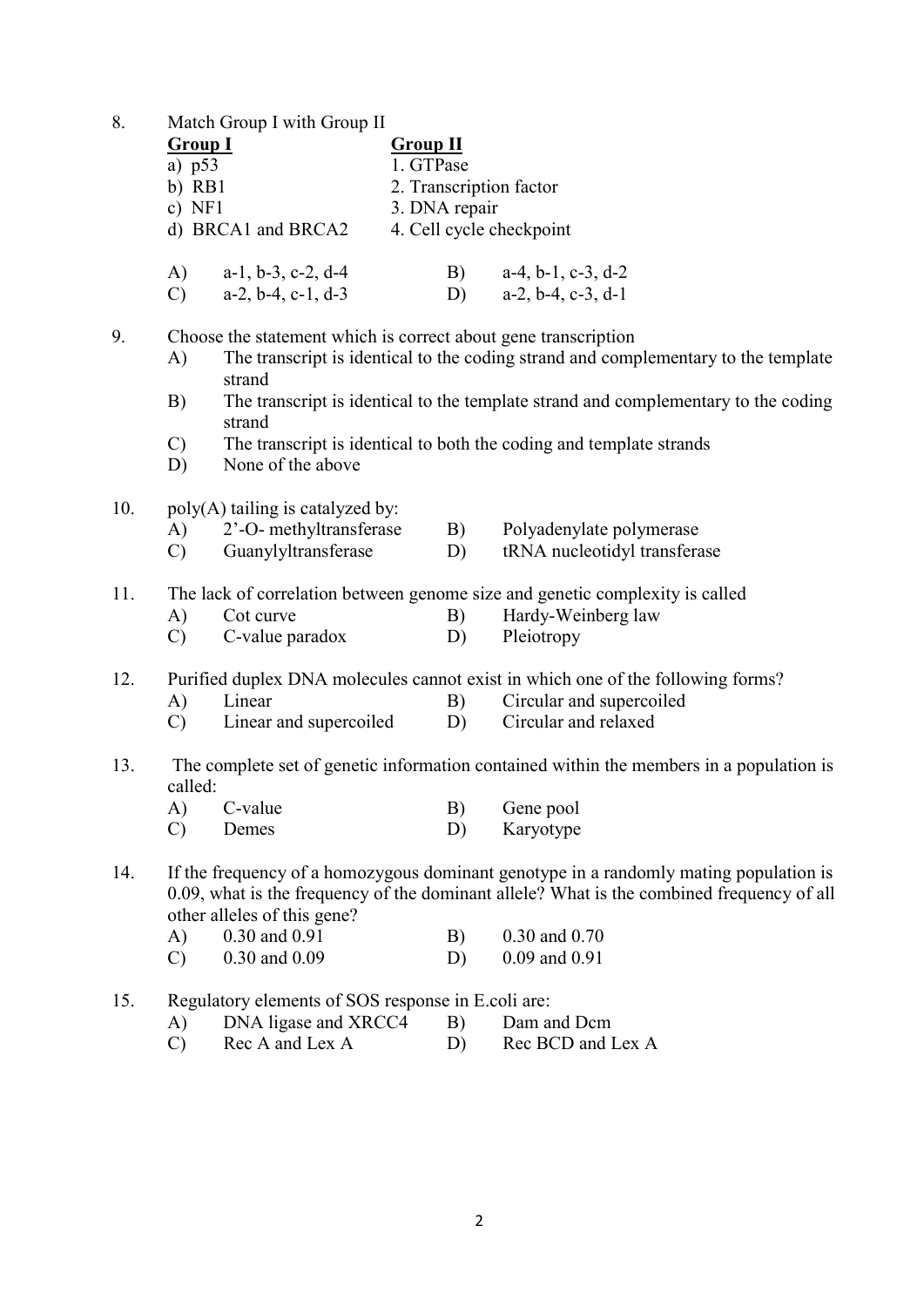- 16. Choose the statements which is/are correct about tRNA:
	- 1. tRNAs have a guanylate residue at the 5'end and a trinucleotide sequence CCA at the 3' end
	- 2. tRNAs have a 7-methylguanosine residue at the 5'end and a trinucleotide sequence CCA at the 3' end
	- 3. Aminoacyl-tRNA synthetases attach correct aminoacids to their tRNAs
	- 4. Peptidyl transferase attach correct aminoacids to their tRNAs
	- A) 1 & 3 only B) 1 only C) 1 & 4 only D) 2 & 3 only
- 17. Type of gene interaction when one gene masks or modifies the expression of another gene at distinct locus is called:
	- A) Pleiotropy B) Epistasis C) Interference D) Mosaicism
- 18. Hemophilia is a recessive X-linked trait in humans. If a heterozygous woman has children with a normal man, what are the odds of having (a) An affected child (b) Four unaffected children in a row?

| A) | $\frac{3}{4}$ and 81/256 | $\frac{3}{4}$ and 108/256             |
|----|--------------------------|---------------------------------------|
|    | $\frac{1}{4}$ and 81/256 | D) $\frac{3}{4}$ and $\frac{27}{256}$ |

- 19. Drosophila melanogaster has ----- pairs of homologous chromosomes. A) 2 B) 4 C) 1 D) 3
- 20. Choose correct statement/s about cytokinesis:
	- 1. Occurs by constriction in animal cells and by construction in plant cells
	- 2. Mechanism for cytokinesis is based on contractile ring theory
	- 3. Occurs by construction in animal cells and by constriction in plant cells
	- 4. Cell plate is formed in animal cells and midbody is formed in plant cells
	- A)  $1 \text{ only}$  B)  $1 \& 2 \text{ only}$  C)  $3 \& 4 \text{ only}$  D)  $2 \text{ only}$
- 21. A reducing agent which disrupts the disulfide bond to sulfhydryl groups
	- A) Urea B) Ethanol
	- C) Heavy metals D) β-mercaptoethanol

22. Which of the following statements are correct?

- 1. 1  $A_{260}$  unit= ~50 microgram/ml of dsDNA
- 2. 1  $A_{260}$  unit= ~40 microgram/ml of dsDNA
- 3. 1  $A_{260}$  unit= ~40 microgram/ml of ssRNA<br>4. 1  $A_{260}$  unit= ~50 microgram/ml of ssRNA
- 1 A<sub>260</sub> unit=  $\sim$  50 microgram/ml of ssRNA
- A)  $1 \& 3$  only B)  $1 \text{ only}$  C)  $2 \text{ only}$  D)  $2 \& 4 \text{ only}$
- 23. Choose the plant that displays  $C_3$  pathway of carbon assimilation:
	- A) Sorghum B) Wheat C) Amaranthus D) Maize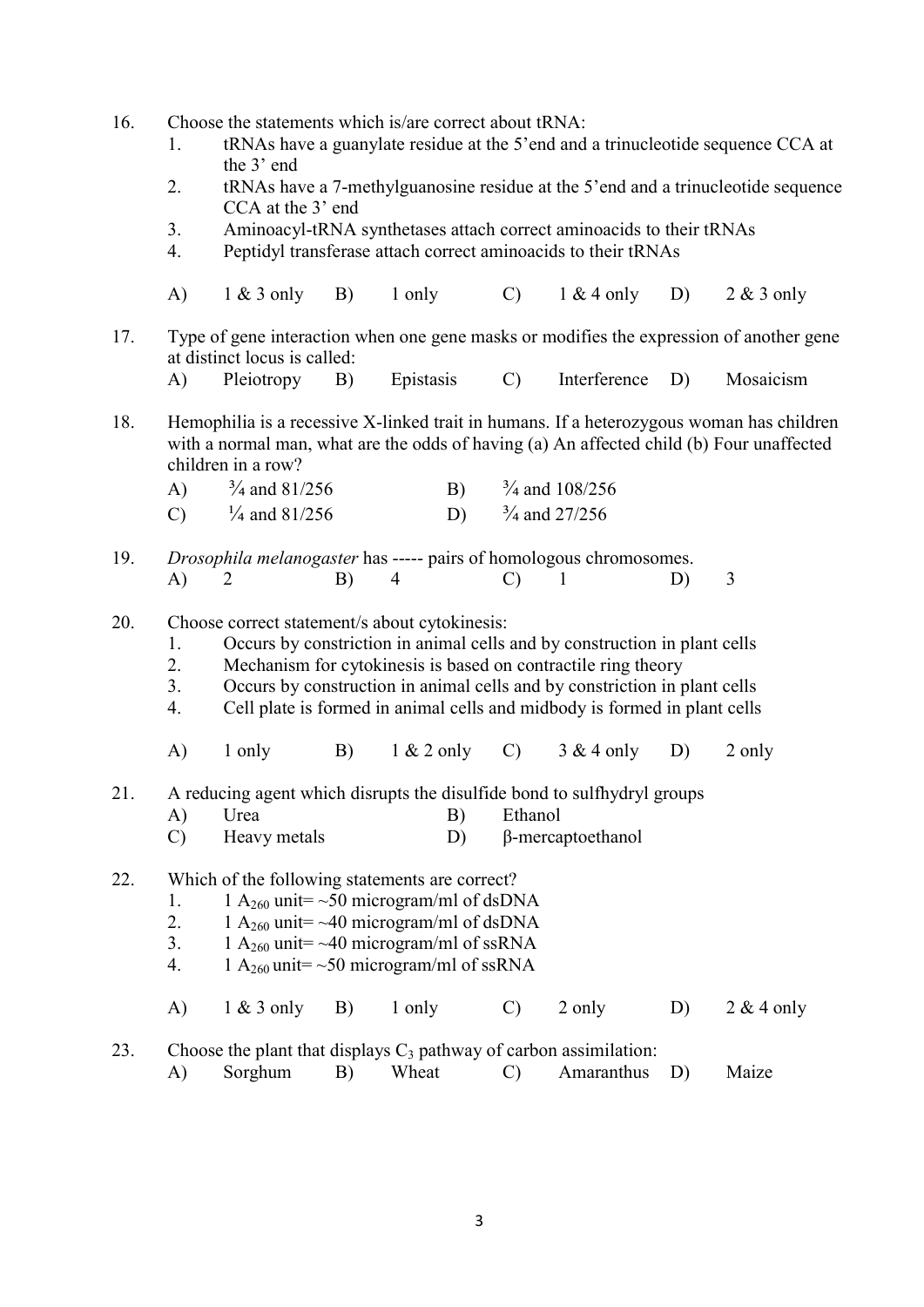24. Which of the following statements about gluconeogenesis are true?

- 1. It occurs actively in the muscle during periods of exercise<br>
2 It occurs actively in the liver during periods of exercise or
- It occurs actively in the liver during periods of exercise or fasting
- 3. It occurs actively in the adipose tissue during feeding
- 4. It occurs actively in the kidney during periods of fasting
- A) 1 & 2 only B) 2 & 3 only C) 2 & 4 only D) 1 & 4 only
- 25. Observe the following statements connected with the hormone cytokinon and select the correct ones:
	- 1. Regulate root growth
	- 2. Induce the growth of shoot
	- 3. Promote cell division
	- 4. Regulate Apical dominance
	- A)  $2, 3 \& 4$  only B)  $1, 2 \& 3$  only C)  $2 \& 4$  only D) All the above

#### 26. Which of the following are the physiological roles of bile salts?

- 1. They aid in the digestion of lipid
- 2. They facilitate the absorption of sugars
- 3. They facilitate the absorption of lipid
- 4. They provide a means of cholesterol digestion
- A) 1 & 2 only B) 1 & 3 only C) 2 & 4 only D) 1, 2 & 4 only

27. Which of the following is an aromatic aminoacid?

| Proline |  | Phenylalanine |
|---------|--|---------------|
|---------|--|---------------|

C) Leucine D) Glycine

28. The sliding filament model is represented in the order:

- 1. Inward propagation of depolarization along T-tubules
- 2. Binding of calcium to troponin C
- 3. Generation of action potential in muscle fibres
- 4. Release of calcium from sarcoplasmic reticulum
- 5. Formation of linkages between actin and myosin and sliding of thin on thick filaments
- A) 3-1-4-2-5 B) 2-3-1-4-5 C) 4-2-3-1-5 D) 3-4-1-2-5

29. An inhibitory neurotransmitter is: A) Substance P B) Glutamate C) GABA D) Aspartate

- 30. Phosphofuncto kinase, a central target for regulation of the glycolytic pathway is regulated by:
	- A) A T P B) A M P C) Citvate D) All the above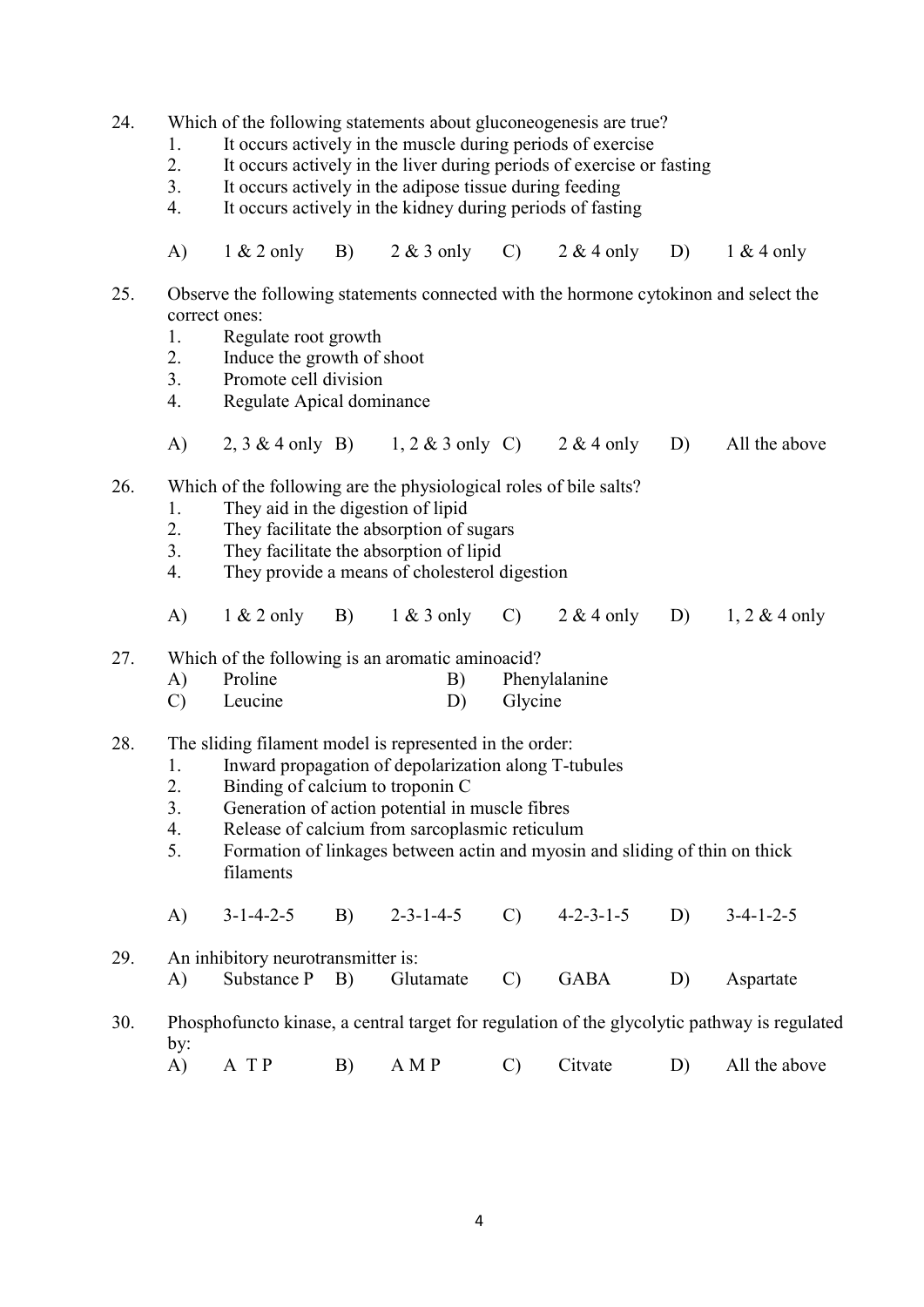- 31. Which of the following statements about a plot of Velocity versus substrate concentration for an enzyme that follows Michaelis-Menten kinetics is false?
	- A) K<sub>m</sub> is the substrate concentration at which V=1/2 Vmax
	- B) The shape of the curve is hyperbola
	- C) As substrate concentration increases the initial velocity of reaction, V, also increases
	- D) At very high substrate concentration, the velocity curve becomes a horizontal line that intersects Y-axis at  $K_m$
- 32. An inactive precursor of an enzyme is called: A) Ribozyme B) Zymogen C) Synzyme D) Isozyme
- 33. The enzyme used in the leather industry is:
	- A)  $\alpha$  –Amylase B) Cellulase C) Lipases D) Alkaline proteases
- 34. A broad-based technique used to localize radioisotopes within the tissue sections is:
	- A) Mass spectrometry B) Autoradiography
	- C) X-ray crystallography D) Atomic force microscopy
- 35. What is the applied centrifugal field at a point equivalent to 5 cm from the centre of rotation and an angular velocity of 3000 rad  $s^{-1}$ ?
	- A)  $4.5x10^7$  cm s<sup>-2</sup> cm s  $^{-2}$  B)  $4.7x10^5$  cm s  $^{-2}$ C)  $1.5x10^7$  cm s<sup>-2</sup> cm s  $^{-2}$  D)  $1.5x10^5$  cm s  $^{-2}$
- 36. Which of the following is a cationic exchanger used in Ion exchange chromatography? A) DEAE B) CMC C) Dowex-1 D) Dextran
- 37. Choose the statements which are correct about Mass spectrometry
	- 1. Separation is based on mass-to-charge ratio
	- 2. Separation is based on charge-to-mass ratio
	- 3. Sample is converted into positively charged gaseous ions and accelerated towards a negatively charged plate
	- 4. Sample is converted into negatively charged gaseous ions and accelerated towards a positively charged plate
	- A)  $1 \& 3$  only B)  $1 \text{ only}$  C)  $2 \& 4$  only D)  $1 \& 4$  only
- 38. X-ray diffraction is based on:
	- A) Refractive index B) Bragg's law
	- C) Beer-Lambert's law D) Relaxation
- 39. Relation between action spectra and light absorption to photosynthetic activity is explained by:
	- A) Calvin cycle B) Engelmann's experiment
	- C) Hill reaction D) CAM pathway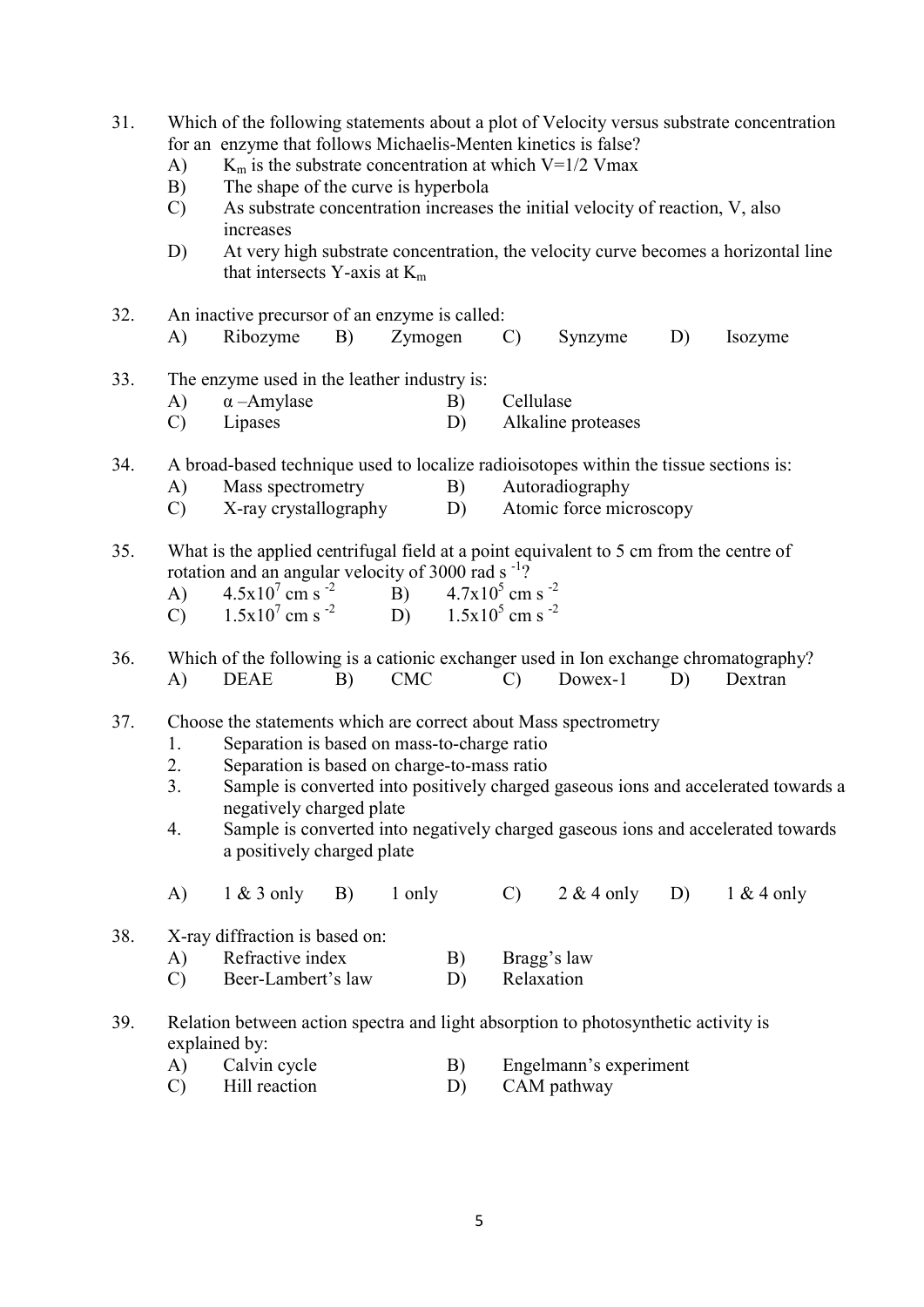- 40. The site of ATP synthesis is:
	- A) Three β–subunits in F1 ATPase
	- B) Three  $\alpha$ –subunits in F1 ATPase
	- C) The  $\gamma$ ,  $\delta$  and  $\epsilon$  subunits in F1 ATPase
	- D) The 'a' and 'b' subunits of F0 component

41. The most important gene for prokaryotic phylogeny is A) 18s rRNA B) 30s rRNA C) 70s rRNA D) 16s rRNA

42. Which of the following are the functions of reverse transcriptase in retroviruses?

- 1. It hydrolyzes the host cell's DNA
- 2. It uses viral RNA as a template for DNA synthesis
- 3. It converts host cell RNA into viral DNA
- 4. It uses viral RNA as a template for making complementary RNA strand
- 5. It degrades RNA from DNA-RNA hybrid

|  |  |  |  |  | A) $2 \& 5 \text{ only}$ B) $2 \& 3 \text{ only}$ C) $1, 3 \& 4 \text{ only}$ D) $1, 3 \& 5 \text{ only}$ |  |
|--|--|--|--|--|-----------------------------------------------------------------------------------------------------------|--|
|--|--|--|--|--|-----------------------------------------------------------------------------------------------------------|--|

43. Proteinaceous infectious agents are called: A) Virusoid B) Viroid C) Prions D) Virions

44. Match Group I with Group II

| <b>Group I</b>              | <b>Group II</b>                 |
|-----------------------------|---------------------------------|
| Retroviridae<br>$a_{\cdot}$ | 1. Linear double stranded DNA   |
| b. Herpesviridae            | 2. Minus strand RNA             |
| c. Rhabdoviridae            | 3. Circular double stranded DNA |
| d. Baculoviridae            | 4. Plus strand RNA              |
|                             |                                 |
|                             |                                 |

| A) $a-1, b-2, c-3, d-4$ | B) $a-2, b-3, c-4, d-1$ |
|-------------------------|-------------------------|
| C) $a-3, b-4, c-1 d-2$  | D) $a-4, b-1, c-2, d-3$ |

45. In the exponential phase of growth of a bacterial culture, 100 cfu/ml cells increased to 3200 cfu/ml cells in 2 hours. What is the generation time for this bacterium?

|  | 12 minutes |  | 15 minutes |  | 24 minutes D) |  | 30 minutes |
|--|------------|--|------------|--|---------------|--|------------|
|--|------------|--|------------|--|---------------|--|------------|

- 46. Which of the following is a transport medium?
	- A) Selenite F broth B) Mc Leod's medium
	- C) Stuart's medium D) Mac Conkey's medium

47. The reducing agent used in microbial cell culture medium is:

- A) 0.1% thioglycolate B) 1% peptone
- C) Palladium D) Tetrathionate

48. The test organism used for determining the efficacy of moist heat sterilization is:

- A) Clostridium tetani B) Bacillus stearothermophilus
- C) Staphylococcus aureus D) Streptococcus faecalis
- 49. Cold sterilization involves the use of:
	- A) Infrared radiation B) Ultrasonic vibration
	- C) Gamma radiation D) Formaldehyde gas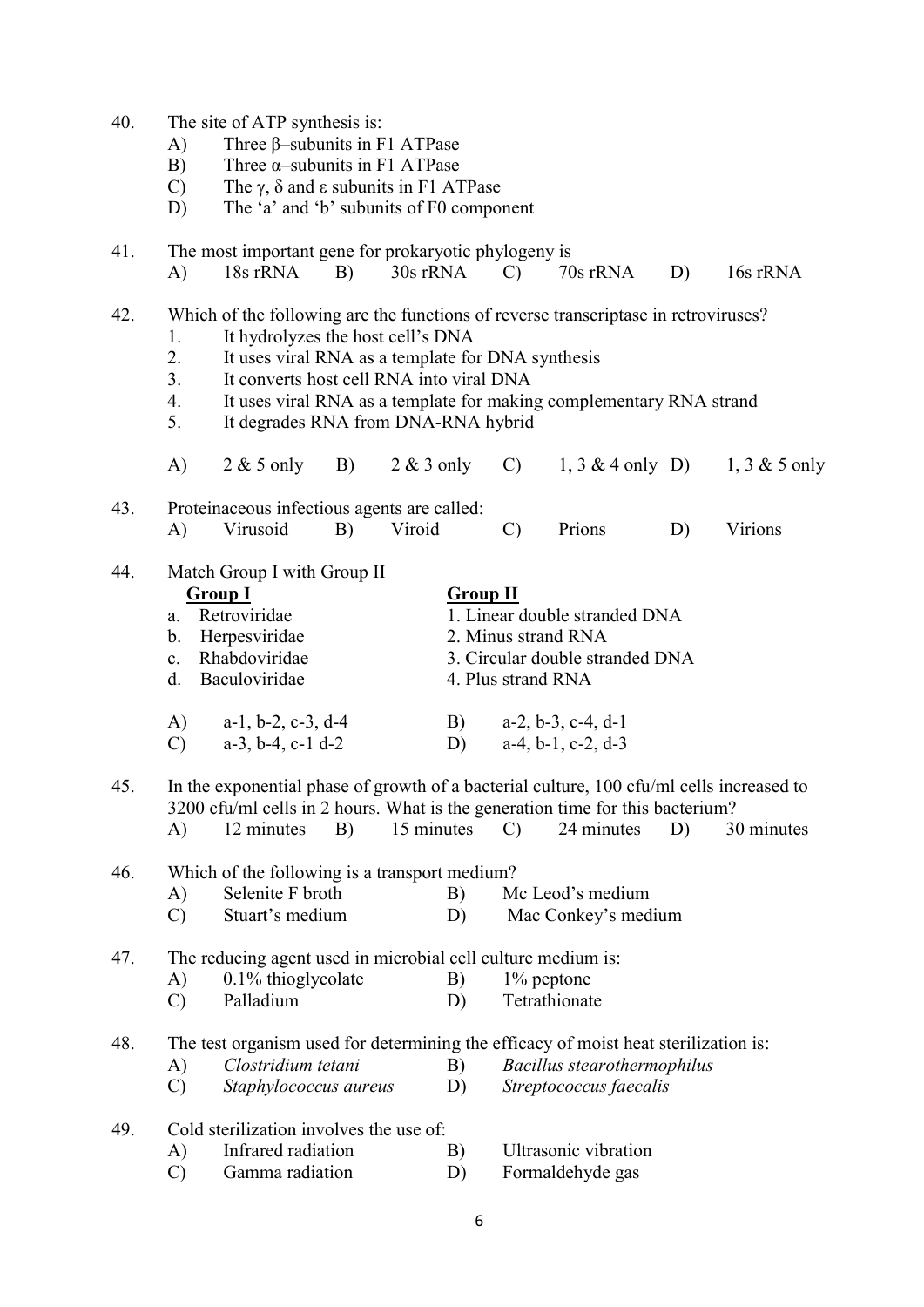- 50. The most important antibacterial agents are:
	- A) Anionic surface active agents
	- B) Cationic surface active agents
	- C) Nonionic surface active agents
	- D) Amphoteric surface active agents
- 51. Match Group I with Group II

| <b>Group I</b>                      | <b>Group II</b>     |                        |                          |
|-------------------------------------|---------------------|------------------------|--------------------------|
| a. IgA                              | 1. Basophils        |                        |                          |
| $b. \ \text{IgE}$                   | 2. Crosses placenta |                        |                          |
| c. $IgG$                            |                     | 3. Secretory component |                          |
| d. $IgM$                            | 4. Pentamer         |                        |                          |
|                                     |                     |                        |                          |
| $a-3$ , $b-1$ , $c-2$ , $d-4$<br>A) |                     |                        | $a-3$ , $b-4$ c-2, $d-1$ |

| $A)$ a-3, 0-1, 0-2, 0-4 | $a-3, 0-4$ C-2, Q-1  |
|-------------------------|----------------------|
| a-2, b-3, c-1, d-4      | $a-2, b-1, c-3, d-4$ |

52. For class I MHC, which of the following statements are correct?

- 1. They are expressed on all nucleated cells
- 2. They are made up of a heavy chain and a light chain
- 3. They are essential for viral antigen recognition by cytotoxic cells
- 4. The genes for HLA class I molecules are located on chromosome 6 and 15
- A) 1 &3 only B) 1 & 2 only C) 2 & 3 only D) 1, 3 & 4 only
- 53. Interaction between single paratope with an epitope is called:

| Cross-reaction | B) Avidity               |  |
|----------------|--------------------------|--|
| C) Affinity    | D) Serological reactions |  |
|                |                          |  |

# 54. Type I hypersensitivity is mediated by A) IgG B) IgE C) IgM D) IgD

55. Match Group I with Group II

# Group I Group II a. Isograft 1. Graft from one body part to another of the same individual b. Allograft 2. Graft between individuals from different species c. Xenograft 3. Graft between genetically identical individuals d. Autograft 4. Graft between genetically different individuals within a species

| A) $a-4, b-2, c-3, d-1$ | B) $a-3, b-4, c-2, d-1$ |
|-------------------------|-------------------------|
| C) $a-3, b-2, c-4, d-1$ | D $a-3, b-1, c-4, d-2$  |

- 56. Myasthenia gravis is an autoimmune disease caused by
	- A) Autoantibodies against cell nuclei and intracytoplasmic cell constituents
	- B) Autoantibodies against acetyl choline receptor on myoneural junction
	- C) Autoantibodies against cells of the zona glomerulosa
	- D) Autoantibodies against parietal cells of the gastric mucosa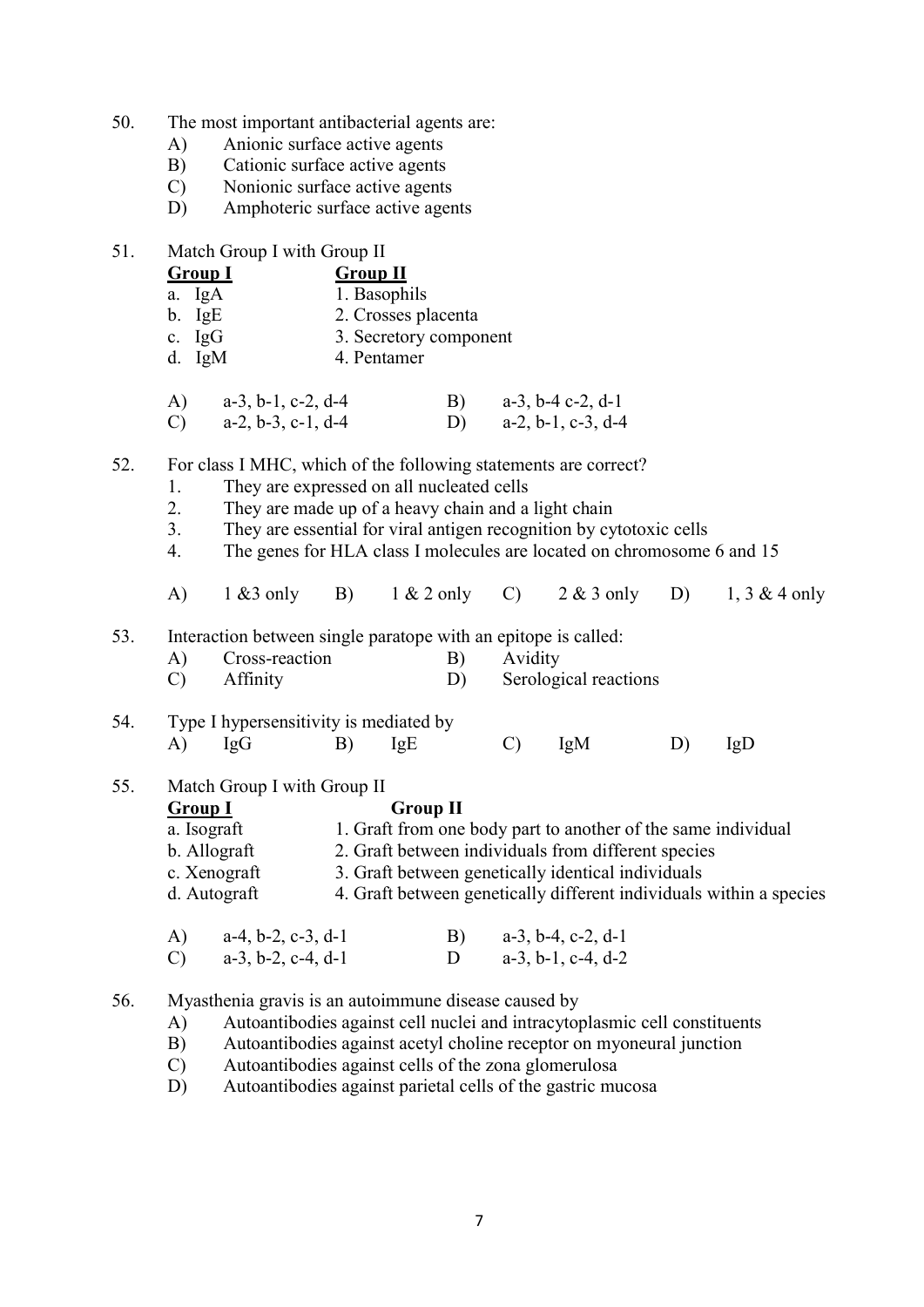| 57.<br>Antibiotic used for the selection of hybridoma is:    |                                                                                                                                                                      |                                                                         |    |                    |                |               |                                                                         |    |                  |  |  |  |
|--------------------------------------------------------------|----------------------------------------------------------------------------------------------------------------------------------------------------------------------|-------------------------------------------------------------------------|----|--------------------|----------------|---------------|-------------------------------------------------------------------------|----|------------------|--|--|--|
|                                                              | A)                                                                                                                                                                   | Neomycin                                                                |    | B)<br>Tetracycline |                |               |                                                                         |    |                  |  |  |  |
|                                                              | $\mathcal{C}$                                                                                                                                                        | Aminopterin                                                             |    |                    | D)             |               | Actinomycin D                                                           |    |                  |  |  |  |
| 58.                                                          |                                                                                                                                                                      | A drug used for the treatment of AIDS:                                  |    |                    |                |               |                                                                         |    |                  |  |  |  |
|                                                              | A)                                                                                                                                                                   | Propanolol                                                              |    |                    | B)             |               | Azidothymidine                                                          |    |                  |  |  |  |
|                                                              | $\mathcal{C}$                                                                                                                                                        | Cimetidine                                                              |    |                    | D)             | Hirudin       |                                                                         |    |                  |  |  |  |
| An algorithm used in Computer Aided Drug Discovery is<br>59. |                                                                                                                                                                      |                                                                         |    |                    |                |               |                                                                         |    |                  |  |  |  |
|                                                              | A)                                                                                                                                                                   | Monte Carlo simulation                                                  |    |                    |                | B)<br>Ras Mol |                                                                         |    |                  |  |  |  |
|                                                              | $\mathcal{C}$                                                                                                                                                        | <b>CATH</b>                                                             |    |                    | D)             | Chime         |                                                                         |    |                  |  |  |  |
| 60.                                                          |                                                                                                                                                                      | The first recombinant antigen vaccine approved for human usage is for:  |    |                    |                |               |                                                                         |    |                  |  |  |  |
|                                                              | A)                                                                                                                                                                   | <b>HIV</b>                                                              | B) | Hepatitis B        |                | $\mathcal{C}$ | Polio                                                                   | D) | Influenza        |  |  |  |
| 61.                                                          |                                                                                                                                                                      | The amber codon is:                                                     |    |                    |                |               |                                                                         |    |                  |  |  |  |
|                                                              | A)                                                                                                                                                                   | <b>UGA</b>                                                              | B) | <b>UAA</b>         |                | $\mathcal{C}$ | <b>AUG</b>                                                              | D) | <b>UAG</b>       |  |  |  |
| 62.                                                          |                                                                                                                                                                      | Which of the following is a database software?                          |    |                    |                |               |                                                                         |    |                  |  |  |  |
|                                                              | A)                                                                                                                                                                   | <b>MySQL</b>                                                            | B) | MS Word            |                | $\mathcal{C}$ | Lotus $1-2-3$                                                           | D) | <i>i</i> Tunes   |  |  |  |
| 63.                                                          |                                                                                                                                                                      | The most commonly used algae as SCP for human use is:                   |    |                    |                |               |                                                                         |    |                  |  |  |  |
|                                                              | A)                                                                                                                                                                   | Chlorella                                                               | B) |                    | Scenedesmus C) |               | Candida                                                                 | D) | Spirulina        |  |  |  |
|                                                              |                                                                                                                                                                      |                                                                         |    |                    |                |               |                                                                         |    |                  |  |  |  |
| 64.                                                          |                                                                                                                                                                      | Choose the statements which are true?                                   |    |                    |                |               |                                                                         |    |                  |  |  |  |
|                                                              | 1.                                                                                                                                                                   | DDBJ is a nucleotide sequence database                                  |    |                    |                |               |                                                                         |    |                  |  |  |  |
|                                                              | 2.<br>3.                                                                                                                                                             | PDB is a protein sequence database<br>EMBL is a model organism database |    |                    |                |               |                                                                         |    |                  |  |  |  |
|                                                              | 4.                                                                                                                                                                   | KEGG is a matebolite database                                           |    |                    |                |               |                                                                         |    |                  |  |  |  |
|                                                              | A)                                                                                                                                                                   | $1 & 2$ only                                                            | B) | $2 & 3$ only       |                | $\mathcal{C}$ | $1, 2 \& 4$ only D)                                                     |    | $1, 2 \& 3$ only |  |  |  |
|                                                              |                                                                                                                                                                      |                                                                         |    |                    |                |               |                                                                         |    |                  |  |  |  |
| 65.                                                          |                                                                                                                                                                      | tBLASTn represents                                                      |    |                    |                |               |                                                                         |    |                  |  |  |  |
|                                                              | A)                                                                                                                                                                   |                                                                         |    |                    |                |               | Protein query sequence against translated nucleotide sequence database  |    |                  |  |  |  |
|                                                              | B)                                                                                                                                                                   |                                                                         |    |                    |                |               | Translated nucleotide query sequence against protein sequence database  |    |                  |  |  |  |
|                                                              | Translated nucleotide query sequence against translated nucleotide database<br>$\mathcal{C}$<br>Nucleotide query sequence against nucleotide sequence database<br>D) |                                                                         |    |                    |                |               |                                                                         |    |                  |  |  |  |
|                                                              |                                                                                                                                                                      |                                                                         |    |                    |                |               |                                                                         |    |                  |  |  |  |
| 66.                                                          |                                                                                                                                                                      | The most commonly used multiple alignment software is<br><b>FASTA</b>   |    | <b>BLAST</b>       |                | $\mathcal{C}$ | <b>PAM</b>                                                              |    | <b>CLUSTAL</b>   |  |  |  |
|                                                              | A)                                                                                                                                                                   |                                                                         | B) |                    |                |               |                                                                         | D) |                  |  |  |  |
| 67.                                                          |                                                                                                                                                                      | Choose the correct statements about Chi-square test:                    |    |                    |                |               |                                                                         |    |                  |  |  |  |
|                                                              | 1.                                                                                                                                                                   | The chi-square test is used for testing the goodness of fit             |    |                    |                |               |                                                                         |    |                  |  |  |  |
|                                                              | 2.                                                                                                                                                                   |                                                                         |    |                    |                |               | The chi-square test is used to test the independence of two attributes  |    |                  |  |  |  |
|                                                              | 3.                                                                                                                                                                   |                                                                         |    |                    |                |               | The chi-square test is used for testing the significance of correlation |    |                  |  |  |  |
|                                                              | 4.                                                                                                                                                                   |                                                                         |    |                    |                |               | The chi-square test is used for testing variance of a normal population |    |                  |  |  |  |
|                                                              | A)                                                                                                                                                                   | $1, 2 \& 4$ only                                                        |    |                    | B)             | $1 & 3$ only  |                                                                         |    |                  |  |  |  |
|                                                              | $\mathcal{C}$                                                                                                                                                        | $2 & 3$ only                                                            |    |                    | D)             | $3 & 4$ only  |                                                                         |    |                  |  |  |  |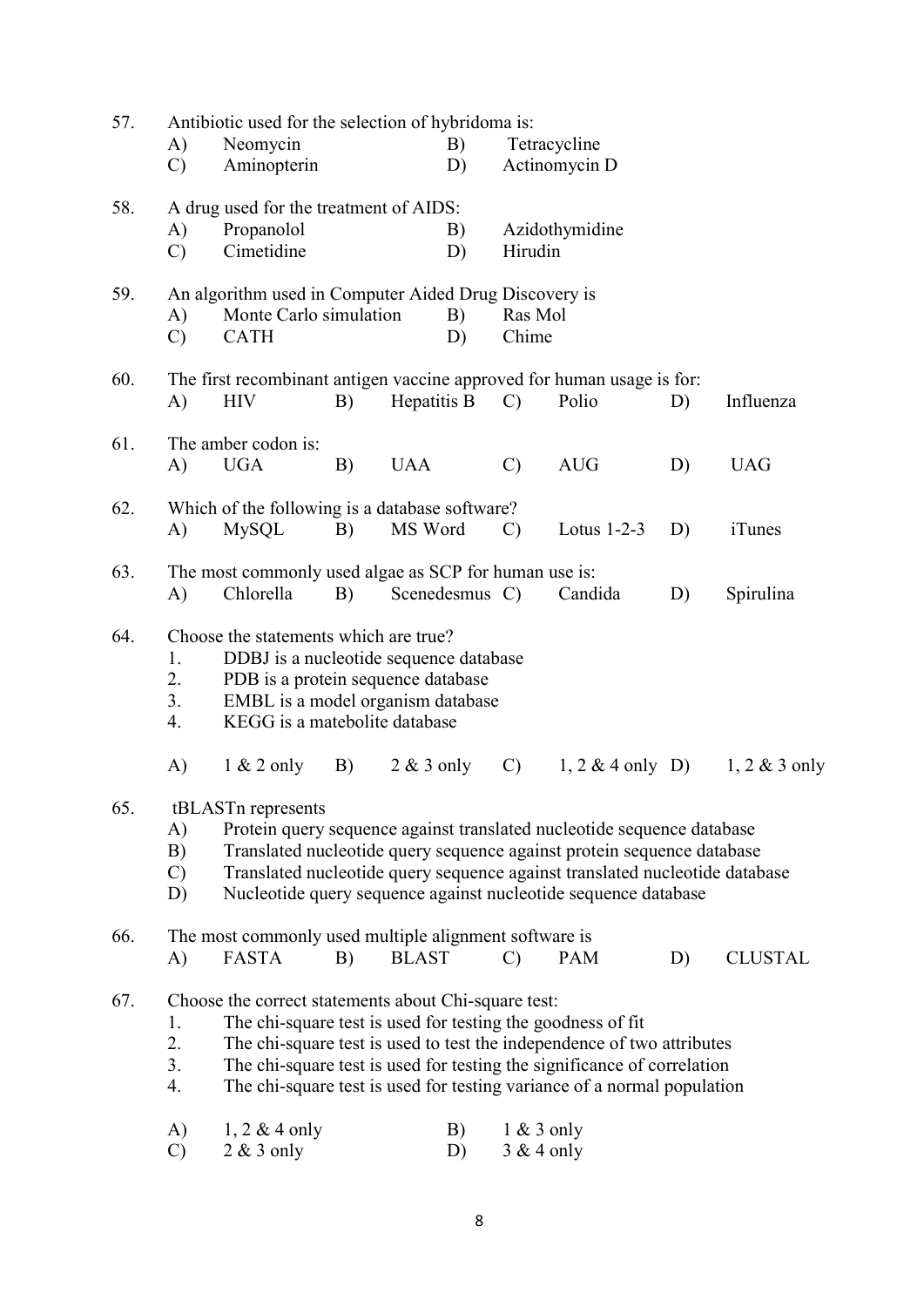| 68. | A)<br>$\mathcal{C}$             | Spearman's coefficient<br>Karl Pearson's coefficient                                                                                                                                                                                                   |    | B)<br>D)    | The most widely used method for measuring the degree of correlation between two<br>variables where one of the variables is independent and the other one is dependent<br>Yule's coefficient<br>Multiple correlation coefficient |                                                                                                                                  |                                              |    |        |  |  |
|-----|---------------------------------|--------------------------------------------------------------------------------------------------------------------------------------------------------------------------------------------------------------------------------------------------------|----|-------------|---------------------------------------------------------------------------------------------------------------------------------------------------------------------------------------------------------------------------------|----------------------------------------------------------------------------------------------------------------------------------|----------------------------------------------|----|--------|--|--|
|     |                                 |                                                                                                                                                                                                                                                        |    |             |                                                                                                                                                                                                                                 |                                                                                                                                  |                                              |    |        |  |  |
| 69. | A)                              | Find the harmonic mean of the numbers 4, 5 and 10<br>6.45                                                                                                                                                                                              | B) | 5.45        |                                                                                                                                                                                                                                 | $\mathcal{C}$                                                                                                                    | 1.83                                         | D) | 3.83   |  |  |
| 70. | A)<br>$\mathcal{C}$             | Indian Patent Act, 1980<br>Indian Patent Act, 2000                                                                                                                                                                                                     |    |             | The legislation regarding the patents are governed by<br>B)<br>Indian Patent Act, 1972<br>Indian Patent Act, 1970<br>D)                                                                                                         |                                                                                                                                  |                                              |    |        |  |  |
| 71. | A)<br>$\mathcal{C}$             | Copyright<br>Layout design                                                                                                                                                                                                                             |    |             | B)<br>D)                                                                                                                                                                                                                        | The Intellectual Property Right used for protecting instructions on a computer chip is<br>Geographical indications<br>Trademarks |                                              |    |        |  |  |
| 72. | A)<br>$\mathcal{C}$             | A biodiesel producing plant<br>Casurina equisetifolia<br>Melia azadirachta                                                                                                                                                                             |    |             | B)<br>D)                                                                                                                                                                                                                        |                                                                                                                                  | Euphorbia lathyris<br>Eucalyptus globulus    |    |        |  |  |
| 73. | plants:<br>A)                   | The Act to provide for the establishment of an effective system for protection of plant<br>varieties, the rights of farmers and to encourage the development of new varieties of<br>PPVFR Act, 1984<br>PPVFR Act, 2001<br>B)                           |    |             |                                                                                                                                                                                                                                 |                                                                                                                                  |                                              |    |        |  |  |
|     | $\mathcal{C}$                   | PPVFR Act, 1999                                                                                                                                                                                                                                        |    |             | D)                                                                                                                                                                                                                              |                                                                                                                                  | PPVFR Act, 2007                              |    |        |  |  |
| 74. | A)<br>$\mathcal{C}$             | The Kornberg enzyme is:<br>DNA polymerase II<br>Taq DNA polymerase                                                                                                                                                                                     |    |             | B)<br>D)                                                                                                                                                                                                                        |                                                                                                                                  | DNA polymerase I<br>T4 polynucleotide kinase |    |        |  |  |
| 75. | A)<br>$\mathcal{C}$             | Sma I and Xma I are<br>Neoschizomers<br>Isocaudomers                                                                                                                                                                                                   |    | B)<br>D)    | Isoschizomers<br>Isomers                                                                                                                                                                                                        |                                                                                                                                  |                                              |    |        |  |  |
| 76. | A)<br>B)<br>$\mathcal{C}$<br>D) | Which of the following is the proper order for the vectors in terms of increasing cloning<br>capacity?<br>BAC, Cosmid, Phage, Plasmid, YAC<br>YAC, BAC, Cosmid, Phage, Plasmid<br>Plasmid, Phage, Cosmid, BAC, YAC<br>Plasmid, Cosmid, Phage, BAC, YAC |    |             |                                                                                                                                                                                                                                 |                                                                                                                                  |                                              |    |        |  |  |
| 77. | A)                              | The PCR method used for locating the precise start and end points of gene transcripts is:<br>$qRT-PCR$                                                                                                                                                 | B) | <b>RACE</b> |                                                                                                                                                                                                                                 | $\mathcal{C}$                                                                                                                    | Nested PCR D)                                |    | RT-PCR |  |  |
| 78. | A)<br>B)<br>$\mathcal{C}$<br>D) | Expression of a eukaryotic gene in prokaryotes involves:<br>Shine-Dalgarno sequence in mRNA<br>Absence of introns<br>Regulatory elements upstream of the gene<br>All the above                                                                         |    |             |                                                                                                                                                                                                                                 |                                                                                                                                  |                                              |    |        |  |  |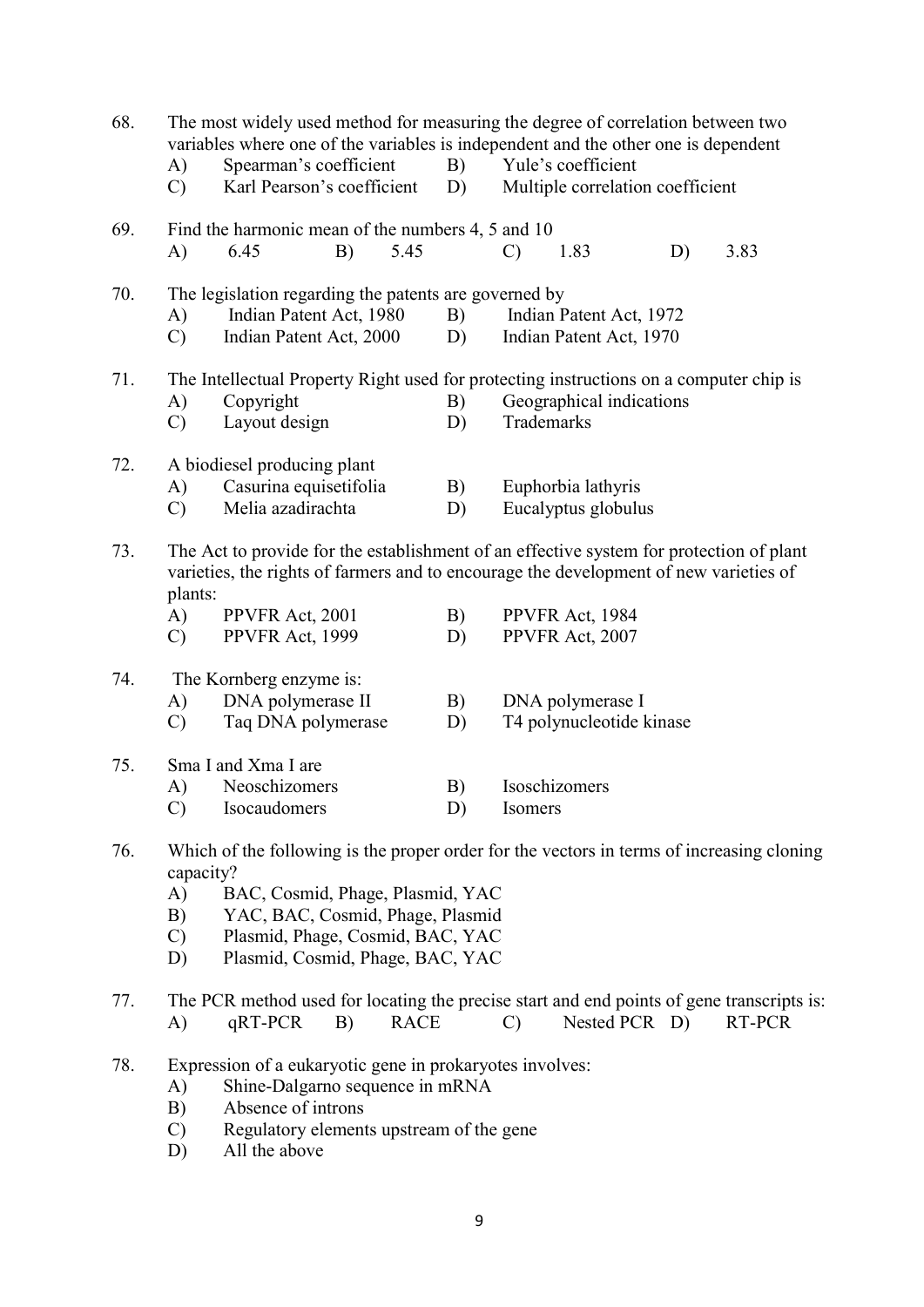| 79. | A)<br>B)<br>$\mathcal{C}$<br>D) | Automated DNA sequencing use:<br>Fluorescent labelled ddNTPs<br>Fluorescent labelled dNTPs<br>Radiolabelled dNTPs<br>Radiolabelled ddNTPs                                                                                                                                                                                                                                                                                                                                                                        |    |             |                                        |                                                                     |                                   |    |              |  |
|-----|---------------------------------|------------------------------------------------------------------------------------------------------------------------------------------------------------------------------------------------------------------------------------------------------------------------------------------------------------------------------------------------------------------------------------------------------------------------------------------------------------------------------------------------------------------|----|-------------|----------------------------------------|---------------------------------------------------------------------|-----------------------------------|----|--------------|--|
| 80. | A)<br>$\mathcal{C}$             | Green Fluorescent Protein is isolated from:<br>Photimus pyralis<br>Pyrococcus furiosus                                                                                                                                                                                                                                                                                                                                                                                                                           |    | B)<br>D)    | Aequorea Victoria<br>Thermus aquaticus |                                                                     |                                   |    |              |  |
| 81. | A)<br>$\mathcal{C}$             | DNA profiling or DNA fingerprinting exploits<br><b>Expressed Sequence Tag</b><br><b>Simple Tandem Repeats</b>                                                                                                                                                                                                                                                                                                                                                                                                    |    |             | B)<br>D)                               | Variable Number of Tandem Repeats<br><b>Simple Sequence Repeats</b> |                                   |    |              |  |
| 82. | A)                              | A hybridization based molecular marker is:<br><b>RAPD</b>                                                                                                                                                                                                                                                                                                                                                                                                                                                        | B) | <b>RFLP</b> |                                        | $\mathcal{C}$                                                       | AFLP                              | D) | <b>SSLP</b>  |  |
| 83. | 1.<br>3.                        | Gene therapy is used for the treatment of:<br><b>SCID</b><br>Cystic fibrosis                                                                                                                                                                                                                                                                                                                                                                                                                                     |    |             | 2.<br>4.                               | <b>SIDS</b>                                                         | Sickle cell anemia                |    |              |  |
|     | A)                              | $1 & 2$ only                                                                                                                                                                                                                                                                                                                                                                                                                                                                                                     | B) |             |                                        |                                                                     | 1, 3 & 4 only C) 1, 2 & 3 only D) |    | $2 & 3$ only |  |
| 84. | 1.<br>2.<br>3.<br>4.<br>A)      | The production of gene-targeted knockout mice involves the following steps in the order:<br>Isolation and culturing of embryonic stem cells<br>Introduction of a mutant gene into the cultured ES cells and selection of<br>homologous recombinant cells<br>Mating of chimeric offspring heterozygous for the disrupted gene<br>Injection of homologous recombinant ES cells into a recepient mouse blastocyst<br>$1, 2, 4 \& 3$<br>$1, 3, 2 \& 4$<br>D)<br>$1, 2, 3 \& 4$<br>B)<br>$\mathcal{C}$<br>1, 3, 4 & 2 |    |             |                                        |                                                                     |                                   |    |              |  |
| 85. | 1.<br>2.<br>3.<br>4.<br>A)      | Which of the following are the characteristics of Type II restriction endonucleases?<br>Bifunctional enzyme with both endonuclease and methylase activity<br>Contains two identical subunits<br>Restriction requires ATP and $Mg^{2+}$<br>Cleavage site is at or near restriction site<br>$1 & 2$ only<br>B)<br>$2 & 4$ only<br>$\mathcal{C}$<br>$1 & 4$ only<br>D)<br>$3 & 4$ only                                                                                                                              |    |             |                                        |                                                                     |                                   |    |              |  |
| 86. | A)                              | The ability of a single cell to divide and produce all the differentiated cells in an<br>organism is called:<br>Somatic embryogenesis                                                                                                                                                                                                                                                                                                                                                                            |    |             | B)                                     | Totipotency                                                         |                                   |    |              |  |
|     | $\mathbf{C}$                    | De-differentiation                                                                                                                                                                                                                                                                                                                                                                                                                                                                                               |    |             | D)                                     |                                                                     | Somaclonal variation              |    |              |  |
| 87. | A)<br>B)<br>$\mathcal{C}$       | Which of the following is true regarding Downstream processing<br>The cost of downstream processing is more than the manufacturing cost<br>Rotary drum vaccum filters are commonly used in downstream processing<br>Flocculation and floatation are used for the recovery of microbial biomass                                                                                                                                                                                                                   |    |             |                                        |                                                                     |                                   |    |              |  |

D) All of the above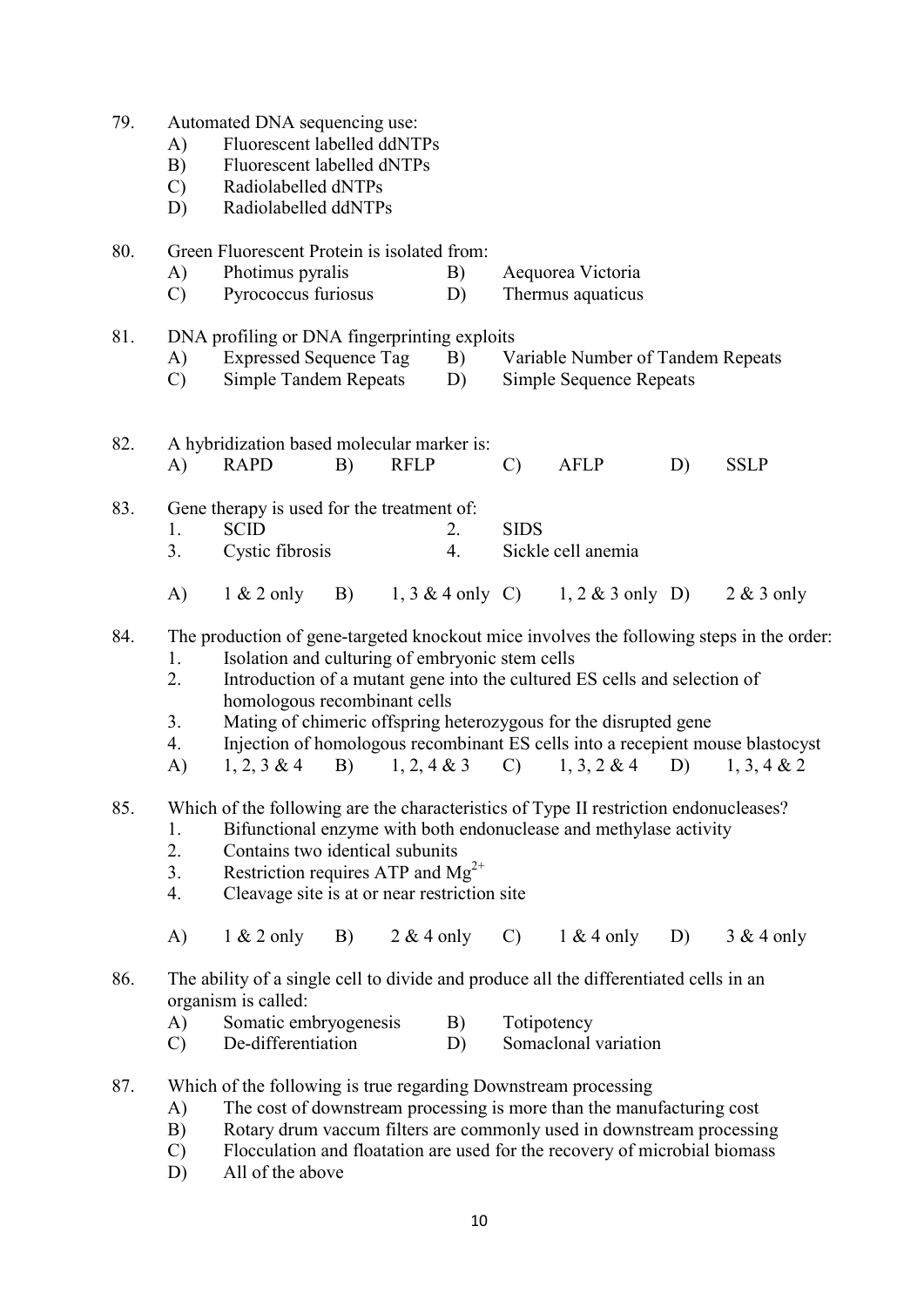- 88. Development of brittle, glassy and water soaked shoot under in vitro conditions is called:
	- A) Morphological variations B) Somaclonal variations
		-
	- C) Vitrification D) Guttation
- 89. Production of virus free germplasm can be accomplished by:
	- A) Haploid culture B) Embryo culture
	- C) Meristem culture D) Somatic embryogenesis
- 90. Choose the statement/s which are correct about anther culture
	- 1. In pathway I uninucleate pollen divides symmetrically and both the vegetative and generative cells undergo further division.
	- 2. In pathway II uninucleate pollen divides unequally and embryos originate from the generative cell alone.
	- 3. In pathway III uninucleate pollen divides unequally and embryo originates from the vegetative cell alone.
	- 4. In pathway IV uninucleate pollen divides unequally and both the vegetative and generative cells undergo further division
	- A) 1 & 4 only B) 1, 2, 3 &4 C) 2 & 3 only D) 1, 2 & 4 only
- 91. The most commonly used fusogen for protoplast fusion is
	- A) Pectinase B) High pH and low Ca<sup>2+</sup>
	- C) Polyethylene glycol D) Low pH and high Ca<sup>2+</sup>

### 92. Cybrids are:

- A) Plants with nucleus of one species but cytoplasm from both parental species
- B) Plants with cytoplasm of one species but nucleus from both parental species
- C) Plants with nucleus and cytoplasm from both parental species
- D) None of the above
- 93. Border sequences need to be incorporated into the design of plasmid vectors for Agrobacterium mediated transformation to ensure:
	- A) Greater promoter efficiency
	- B) Oncogene deactivation
	- C) Efficient replication of the plasmid
	- D) Integration of the gene of interest into the host gene

#### 94. Match Group I with Group II

| <b>Group I</b>  | <b>Group II</b>        |
|-----------------|------------------------|
| a. Azadirachtin | 1. Digitalis lanata    |
| b. Digoxin      | 2. Taxus buccata       |
| c. Taxol        | 3. Dioscorea deltoidea |
| d. Diosgenin    | 4. Azadirachta indica  |
|                 |                        |

 A) a-4, b-3, c-2, d-1 B) a-4, b-2, c-1, d-3 C) a-3, b-4, c-2, d-1 D) a-4, b-1, c-2, d-3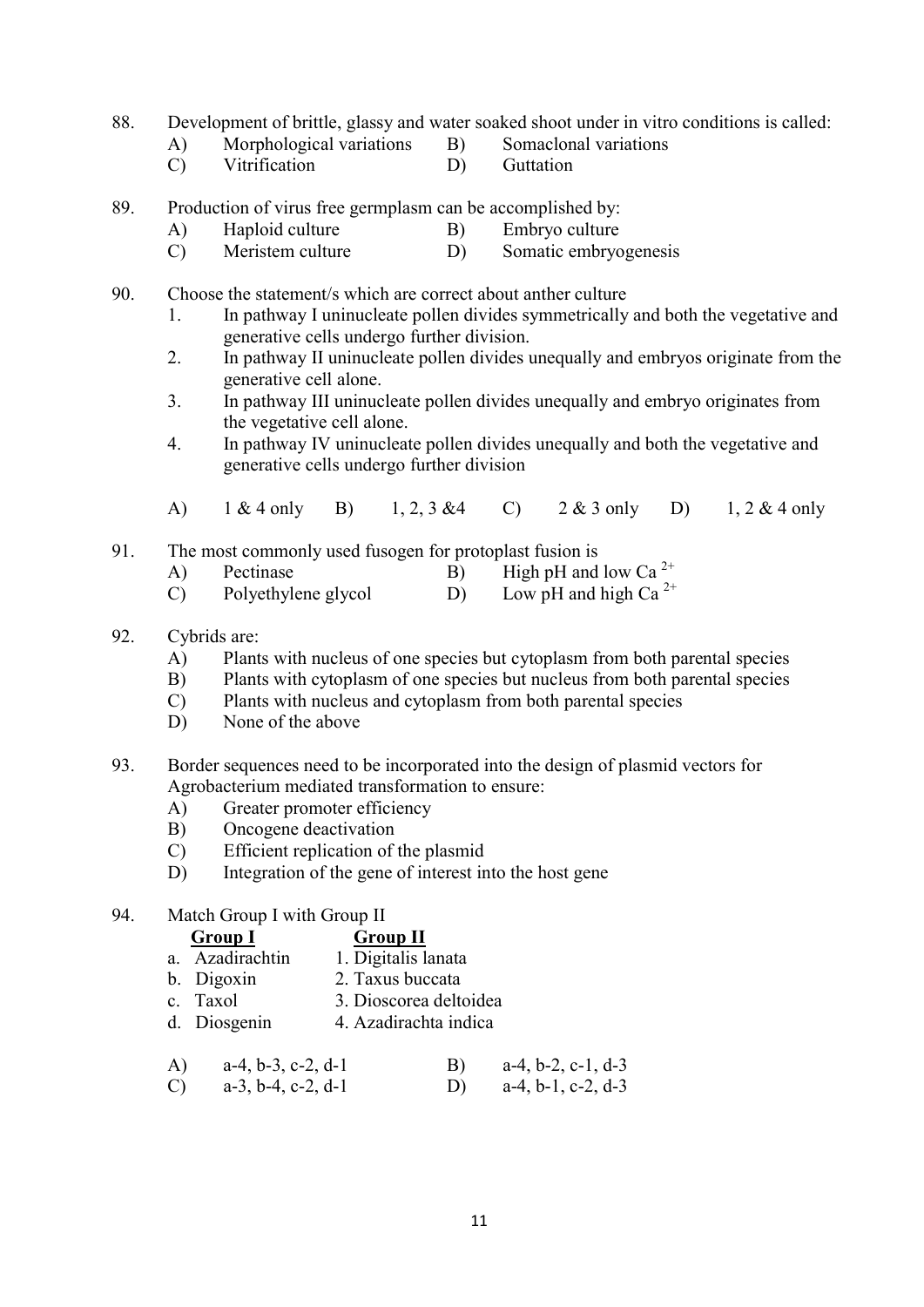| 95.  | GMPs refers to:                                                                               |                                                     |    |            |                                                               |                                                                 |                                                                                      |    |                 |  |  |  |
|------|-----------------------------------------------------------------------------------------------|-----------------------------------------------------|----|------------|---------------------------------------------------------------|-----------------------------------------------------------------|--------------------------------------------------------------------------------------|----|-----------------|--|--|--|
|      | A)                                                                                            | <b>Global Monitoring Practices</b>                  |    |            |                                                               |                                                                 |                                                                                      |    |                 |  |  |  |
|      | B)                                                                                            | <b>Genetically Modified Plants</b>                  |    |            |                                                               |                                                                 |                                                                                      |    |                 |  |  |  |
|      | $\mathbf{C}$                                                                                  | Good Manufacturing Practices                        |    |            |                                                               |                                                                 |                                                                                      |    |                 |  |  |  |
|      | D)                                                                                            | Guidance for Manufacturing Pharmaceuticals          |    |            |                                                               |                                                                 |                                                                                      |    |                 |  |  |  |
|      |                                                                                               |                                                     |    |            |                                                               |                                                                 |                                                                                      |    |                 |  |  |  |
| 96.  |                                                                                               |                                                     |    |            |                                                               |                                                                 | Flavr Savr tomatoes were developed by introducing an antisense copy of the gene for: |    |                 |  |  |  |
|      | A)                                                                                            | Polyhydroxybutyrate                                 |    |            | B)                                                            | Polygalacturonase                                               |                                                                                      |    |                 |  |  |  |
|      | $\mathcal{C}$                                                                                 | <b>EPSP</b>                                         |    |            | D)                                                            |                                                                 | Lycopene cyclase                                                                     |    |                 |  |  |  |
| 97.  |                                                                                               |                                                     |    |            | Which of the following is an anchorage-independent cell line? |                                                                 |                                                                                      |    |                 |  |  |  |
|      | A)                                                                                            | MCF7                                                |    |            | B)                                                            |                                                                 | MDA MB 231                                                                           |    |                 |  |  |  |
|      | $\mathcal{C}$                                                                                 | K562                                                |    |            | D)                                                            | $PC-3$                                                          |                                                                                      |    |                 |  |  |  |
| 98.  |                                                                                               | Heat inactivation of Foetal Bovine Serum is done at |    |            |                                                               |                                                                 |                                                                                      |    |                 |  |  |  |
|      | A)                                                                                            | $56^{\circ}$ C for 30 min                           |    |            | B)                                                            |                                                                 | $37^0$ C for 60 min                                                                  |    |                 |  |  |  |
|      | $\mathcal{C}$                                                                                 | $56^{\circ}$ C for 10 min                           |    |            | D)                                                            |                                                                 | $37^0$ C for 15 min                                                                  |    |                 |  |  |  |
|      |                                                                                               |                                                     |    |            |                                                               |                                                                 |                                                                                      |    |                 |  |  |  |
| 99.  |                                                                                               |                                                     |    |            |                                                               | Viability of cells in animal cell culture can be determined by: |                                                                                      |    |                 |  |  |  |
|      | 1.                                                                                            | Bradford's assay                                    |    |            | 2.                                                            | Trypan Blue assay                                               |                                                                                      |    |                 |  |  |  |
|      | 3.                                                                                            | Comet assay                                         |    |            | 4.                                                            | MTT assay                                                       |                                                                                      |    |                 |  |  |  |
|      | A)                                                                                            | 2 only                                              | B) |            | $1 \& 2$ only                                                 | $\mathbf{C}$ )                                                  | $2 & 4$ only                                                                         | D) | $1 \& 3$ only   |  |  |  |
| 100. |                                                                                               |                                                     |    |            |                                                               |                                                                 | In animal cell culture the $CO2$ levels in the incubators are usually maintained at: |    |                 |  |  |  |
|      | $\bf{A}$                                                                                      | $2\%$                                               | B) | $1\%$      |                                                               | $\mathcal{C}$                                                   | $5\%$                                                                                | D) | $10\%$          |  |  |  |
|      |                                                                                               |                                                     |    |            |                                                               |                                                                 |                                                                                      |    |                 |  |  |  |
| 101. | The pH indicator in animal cell culture medium is:                                            |                                                     |    |            |                                                               |                                                                 |                                                                                      |    |                 |  |  |  |
|      | A)                                                                                            | <b>HEPES</b>                                        | B) | Phenol Red |                                                               | $\mathcal{C}$                                                   | <b>FBS</b>                                                                           | D) | L-Glutamine     |  |  |  |
| 102. |                                                                                               |                                                     |    |            |                                                               |                                                                 |                                                                                      |    |                 |  |  |  |
|      | The nucleopolyhedrosis viruses (NPV) are widely used as a biopesticide for the<br>control of: |                                                     |    |            |                                                               |                                                                 |                                                                                      |    |                 |  |  |  |
|      |                                                                                               |                                                     |    |            |                                                               |                                                                 | A) Culex larvae B) Boll worm C) Aphids                                               |    | D) Citrus mites |  |  |  |
|      |                                                                                               |                                                     |    |            |                                                               |                                                                 |                                                                                      |    |                 |  |  |  |
| 103. | The prominent Indian botanist noted chiefly for his invention of the technique of test-tube   |                                                     |    |            |                                                               |                                                                 |                                                                                      |    |                 |  |  |  |
|      |                                                                                               | fertilization of angiosperms:                       |    |            |                                                               |                                                                 |                                                                                      |    |                 |  |  |  |
|      | A)                                                                                            | P Maheswari                                         |    |            |                                                               | Goral Gandhi<br>B)                                              |                                                                                      |    |                 |  |  |  |
|      | $\mathbf{C}$                                                                                  | N Guha                                              |    |            | D)                                                            | A K Dutta                                                       |                                                                                      |    |                 |  |  |  |
| 104. |                                                                                               | The major constituent of photochemical smog is      |    |            |                                                               |                                                                 |                                                                                      |    |                 |  |  |  |
|      | A)                                                                                            | Carbon monoxide                                     |    |            | B)                                                            | Ozone                                                           |                                                                                      |    |                 |  |  |  |
|      | $\mathcal{C}$                                                                                 | Lead                                                |    |            |                                                               |                                                                 | Sulfur dioxide                                                                       |    |                 |  |  |  |
|      |                                                                                               |                                                     |    |            |                                                               |                                                                 |                                                                                      |    |                 |  |  |  |
| 105. |                                                                                               |                                                     |    |            |                                                               |                                                                 | An International agreement designed to protect the stratospheric ozone layer is      |    |                 |  |  |  |
|      | A)                                                                                            | Copenhagen Protocol                                 |    |            | B)                                                            |                                                                 | Kyoto Protocol                                                                       |    |                 |  |  |  |
|      | $\mathcal{C}$                                                                                 | <b>Montreal Protocol</b>                            |    |            | D)                                                            |                                                                 | Paris Summit                                                                         |    |                 |  |  |  |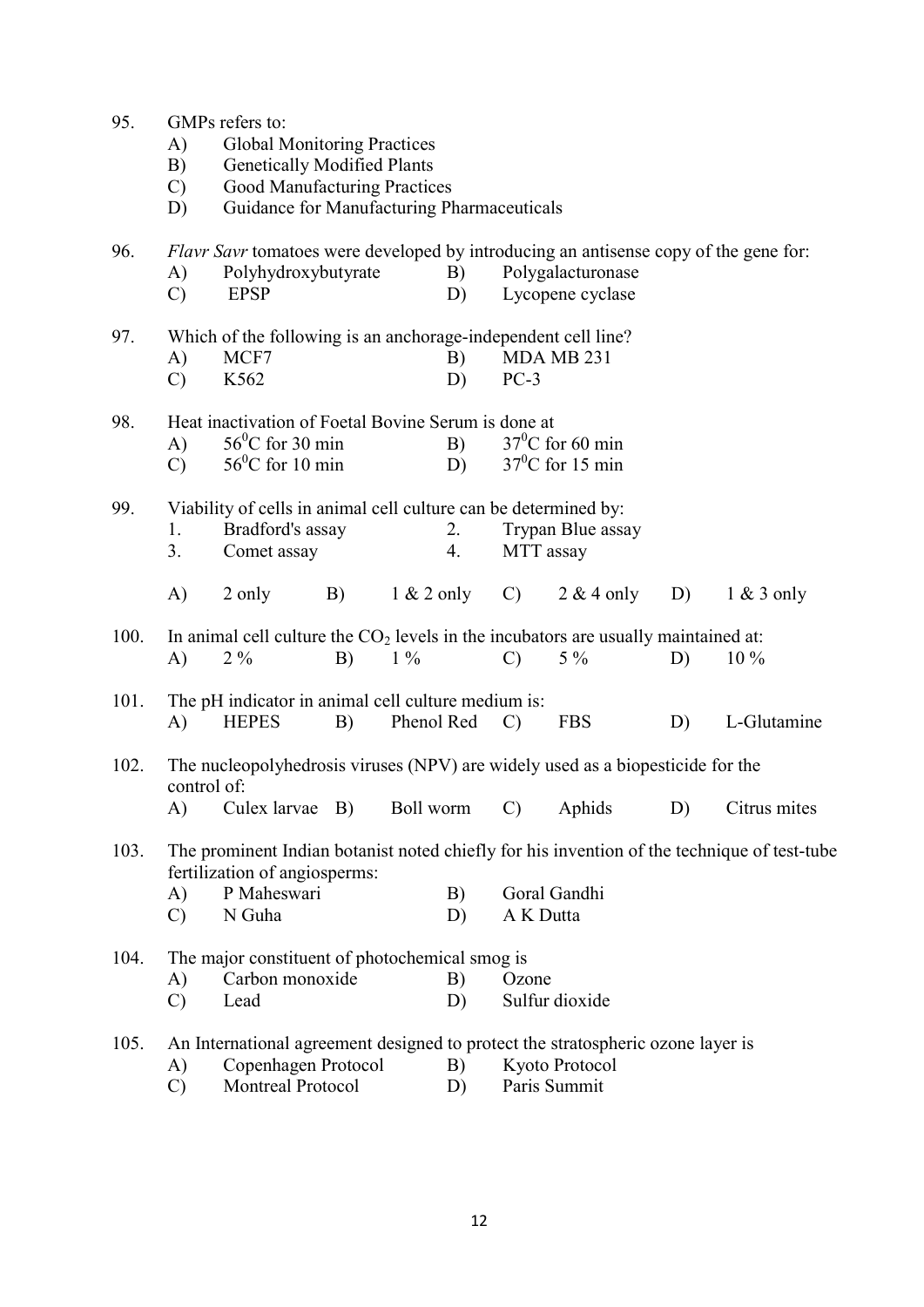106. Choose the correct statements regarding BOD

- 1. When BOD levels are high there is a decline in dissolved oxygen levels.<br>2 BOD value exceeding 5mg/L indicates contamination
- 2. BOD value exceeding 5mg/L indicates contamination
- 3. It is an indirect measure of the concentration of non-biodegradable organic matter
- 4. The amount of oxygen used is proportional to the number and metabolic rate of aerobic microorganisms

 A) 1, 2 & 4 only B) 1, 2 &3 only C) 1 & 2 only D) 2, 3 & 4 only 107. Pink disease, a disorder reported in human being caused by intaking the heavy metal -------. A) Mercury B) Cadmium C) Lead D) Chromium 108. Biofilms are involved in: A) Trickling filter digesters B) Activated sludge process C) Airlift fermenters D) Lagooning 109. Inoculation of selected, standardized bacteria (microbes) to speed up the rate of contaminant in an polluted area is called: A) Biostimulation B) Biosparging C) Bioaugmentation D) Bioventing 110. Ripening of cheddar cheese is done using: A) Aspergillus niger B) Mucor miehei C) Lactobacillus lactis D) Bacillus amyloliquefaciens 111. The chief contaminant in canning industry is: A) Lactobacillus B) Clostridium botulinum C) Bacillus subtilis D) Trichoderma polysporum 112. The enzyme which is used for the removal of glucose or oxygen from food stuffs in order to enhance their storability: A) Glucose isomerase B) Polygalacturonase C) Glucose oxidase D) Glucoamylase 113. Choose the statement which is NOT true about negatively supercoiled DNA A) Negatively supercoiled DNA is underwound B) There are fewer base pairs per helical turn C) It has fewer helical turns than the linear or relaxed molecule D) Most DNA isolated from natural sources is negatively supercoiled 114. Ethidium bromide is an: A) Chelating agent B) Intercalating agent C) Reducing agent D) Oxidising agent 115. Which of the following is NOT a chaperone?

| . | $\frac{1}{2}$ which of the following is two t a enaperolic. |  |          |                 |
|---|-------------------------------------------------------------|--|----------|-----------------|
|   | Calnexin B) Hsp70                                           |  | Cadherin | D) Calreticulin |